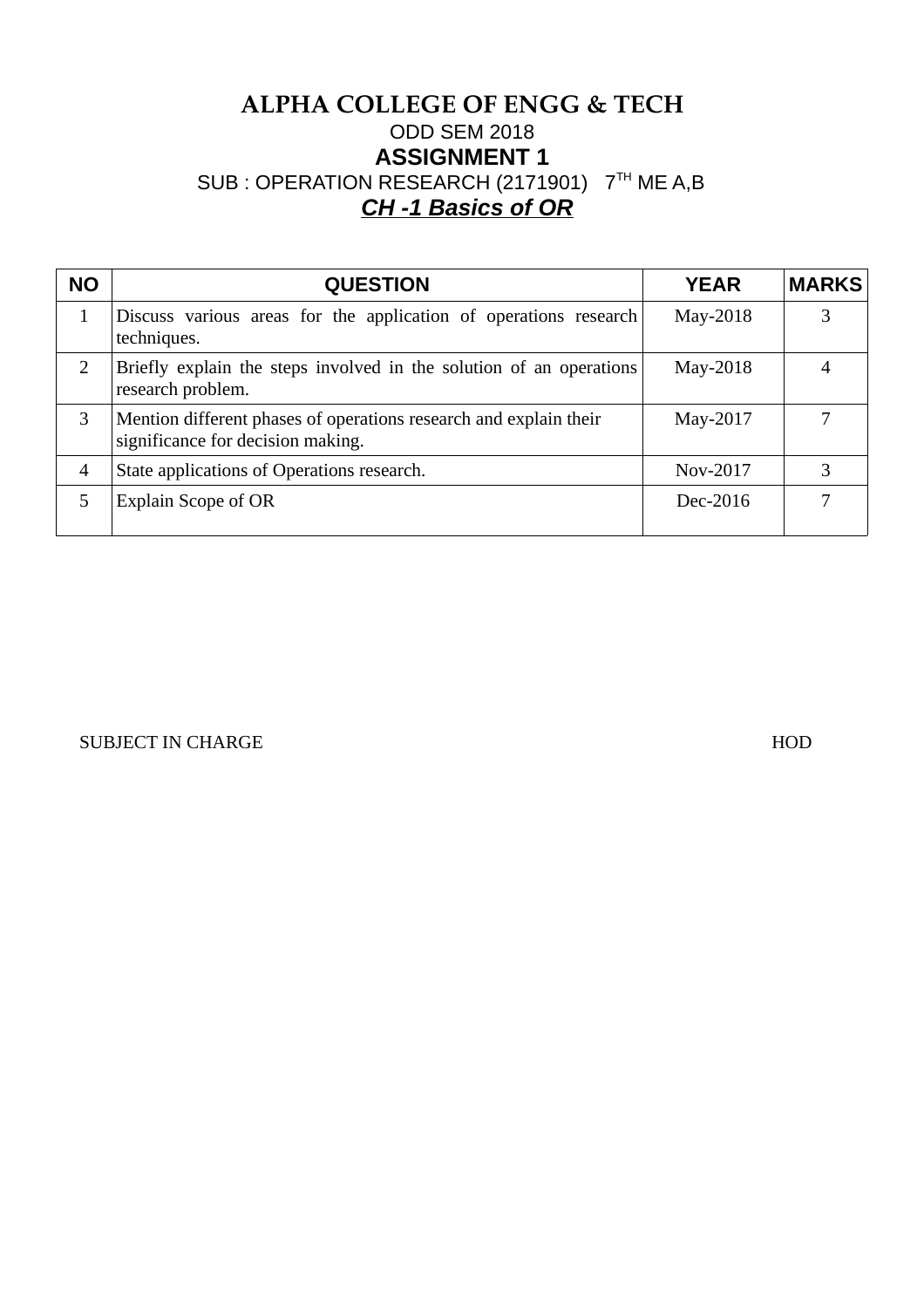# **ALPHA COLLEGE OF ENGG & TECH** ODD SEM 2018 **ASSIGNMENT 2** SUB : OPERATION RESEARCH (2171901) 7TH ME A,B *CH -2 Linear Programming*

| <b>NO</b>      | <b>QUESTION</b>                                                                                                                                                                                                               | <b>YEAR</b> | <b>MARKS</b> |
|----------------|-------------------------------------------------------------------------------------------------------------------------------------------------------------------------------------------------------------------------------|-------------|--------------|
| $\mathbf{1}$   | What are the assumptions in LPP.                                                                                                                                                                                              | Dec-2018    | 3            |
| $\overline{2}$ | Graphically represent following cases in linear programming.<br>(1) Un-bounded solution (2) Multiple optimal solution                                                                                                         | May-2018    | 3            |
| 3              | Write dual of the following LPP.<br>Min $Z = X_1 - 3X_2 - 2X_3$<br>Subject to,<br>$3X_1 - X_2 + 2X_3 \le 7$ ,<br>$2X_1 - 4X_2 \ge 12$ ,<br>$-4X_1 + 3X_2 + 8X_3 = 10$ ,<br>$X_1$ , $X_2 \geq 0$ ; $X_3$ unrestricted in sign. | May-2018    | 4            |
| $\overline{4}$ | Solve following LPP. Is problem has multiple optimal solution?<br>Verify.<br>Max $Z = 6X_1 + 4X_2$<br>Subject to, $2X_1 + 3X_2 \le 30$ ,<br>$3X_1 + 2X_2 \le 24$ ,<br>$X_1 + X_2 \geq 3$ ,<br>$X_1, X_2 \geq 0$               | Nov-2018    | 7            |
| 5              | Solve following LPP.<br>Max $Z = 3X_1 + 5X_2 + 4X_3$<br>Subject to, $2X_1 + 3X_2 \leq 8$ ,<br>$2X_2 + 5X_3 \le 10$ ,<br>$3X_1 + 2X_2 + 4X_3 \le 15$<br>$X_1, X_2, X_3 \geq 0$                                                 | Nov-2018    | 7            |
| 6              | Using graphical method find the Minimum value of<br>$Z = -x_1 + 2x_2$<br>Subjects to - $x_1 + 3x_2 \le 10$ ,<br>$x_1 + x_2 \le 6$ ,<br>$x_1 - x_2 \leq 2$ ,<br>$X_1$ , $X_2 \geq 0$ .                                         | Dec-2017    | 7            |
| 7              | Solve the following problem using Big M method<br>Maximize $Z = 4x + 5y$<br>Subjects to $2x + 3y \le 6$ ,<br>$3x + y \ge 3$ ,<br>$x, y \geq 0$ .                                                                              | Dec-2017    | 7            |
| 8              | Write the dual of<br>Maximize $Z = 3xB1 - x_2 + 5x_3$<br>Subject to $5x_1 - 2x_2 \le 6$ ,<br>$8x_1 + x_2 + 4x_3 \ge 10$ ,<br>$5x_1 - 4x_3 \le 12$ and<br>$x_1, x_2, x_3 \ge 0$                                                | Dec-2017    |              |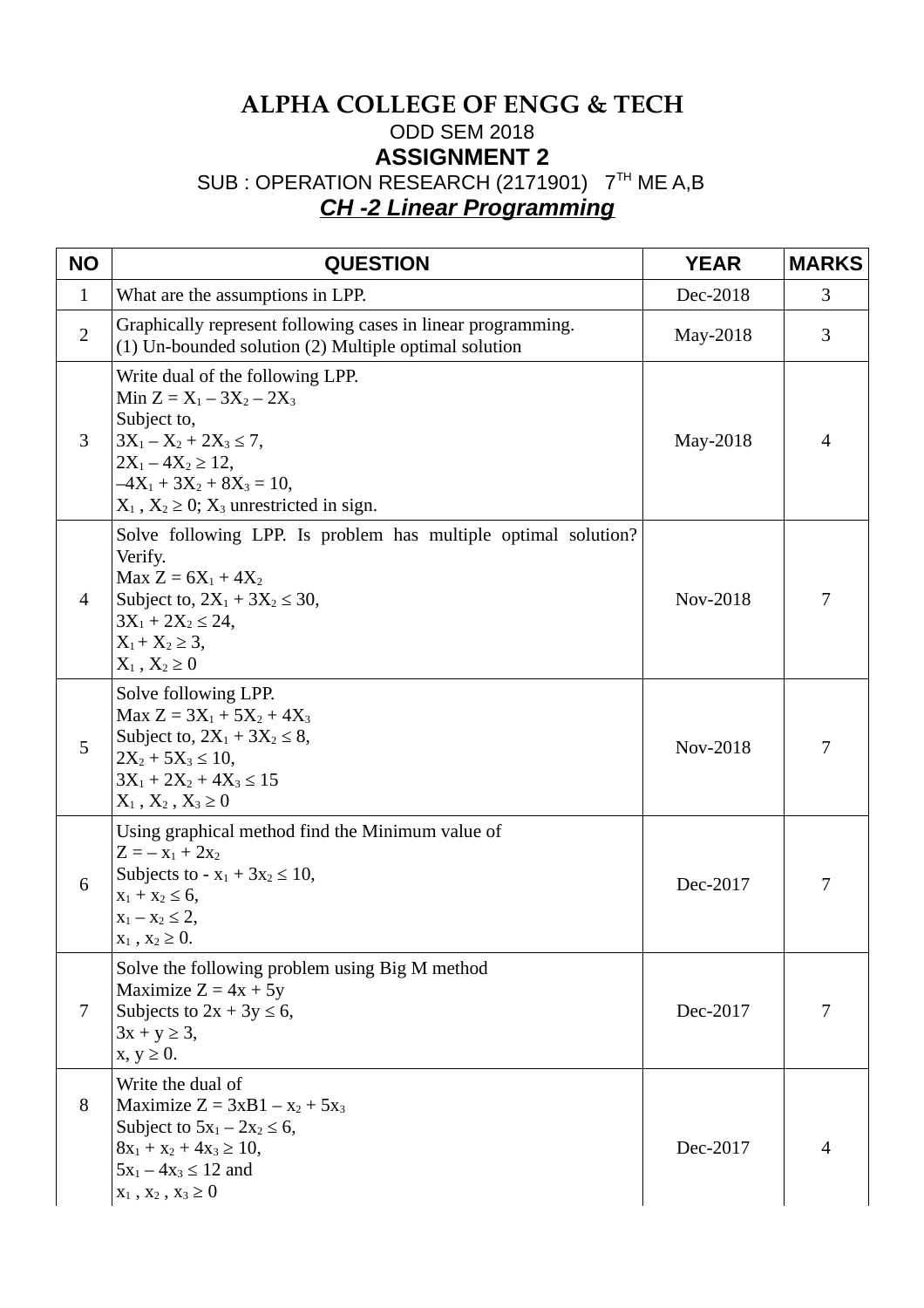| 9  | following problem. Also comment on the "type of solution".<br>Maximize $Z = 5x_1 + 4x_2$<br>Subject to $x_1 - 2x_2 \leq 1$<br>$x_1 + 2x_2 \ge 3$<br>$x_1, x_2 \ge 0.$                                                                       |                                   | Using Simplex method of Linear programming technique, solve the | Nov-2017                                     |                                                                                                                                                                                                                                                                                                                                                  |          |   |
|----|---------------------------------------------------------------------------------------------------------------------------------------------------------------------------------------------------------------------------------------------|-----------------------------------|-----------------------------------------------------------------|----------------------------------------------|--------------------------------------------------------------------------------------------------------------------------------------------------------------------------------------------------------------------------------------------------------------------------------------------------------------------------------------------------|----------|---|
| 10 | Maximize $Z = 10 x_1 + 15 x_2$<br>Subject to constraints,<br>$2x_1 + x_2 \le 26$ ,<br>$2x_1 + 4x_2 \le 56$ ,<br>$x_1 - x_2 \ge -5$ ,<br>$x_1, x_2 \ge 0$                                                                                    | Dec-2016                          | 7                                                               |                                              |                                                                                                                                                                                                                                                                                                                                                  |          |   |
| 11 | Maximize $Z = 40 x_1 + 35 x_2$<br>Subject to constraints,<br>$2x_1 + 3x_2 \le 60$ ,<br>$4x_1 + 3x_2 \le 96$ ,<br>$x_1, x_2 \ge 0$                                                                                                           | Dec-2016                          |                                                                 |                                              |                                                                                                                                                                                                                                                                                                                                                  |          |   |
| 12 | Obtain the dual of the LPP given here:<br>Maximize $Z = 8x_1 + 10x_2 + 5x_3$<br>Subject to constraints,<br>$x_1 - x_3 \le 4$ ,<br>$2x_1 + 4x_2 \le 12$ ,<br>$x_1 + x_2 + x_3 \geq 0$ ,<br>$3x_1 + 2x_2 - x_3 = 8$<br>$x_1, x_2, x_3 \geq 0$ |                                   | Dec-2016                                                        |                                              |                                                                                                                                                                                                                                                                                                                                                  |          |   |
| 13 | sells at ₹30<br>with the<br>constituents and cost given as:<br>Cruide oil Constitute<br>1<br>$\overline{2}$<br>3<br>4<br>gasoline Q<br>the use of<br>crude oil to maximize the profit.                                                      | A<br>0.75<br>0.20<br>0.70<br>0.40 | B<br>0.15<br>0.30<br>0.10<br>0.10                               | $\mathsf{C}$<br>0.10<br>0.50<br>0.20<br>0.50 | An oil company produces two grade of gasoline P and Q which it<br>and $\bar{\tau}$ 40 per liter. The company can buy four different crude oils<br>Price/Lit<br>Rs.<br>20.00<br>22.50<br>25.00<br>27.50<br>Gasoline P must have at least 55% of A and not more than 40% of C,<br>must not more than 25 % of C. formulate the problem to determine | Dec-2017 | 4 |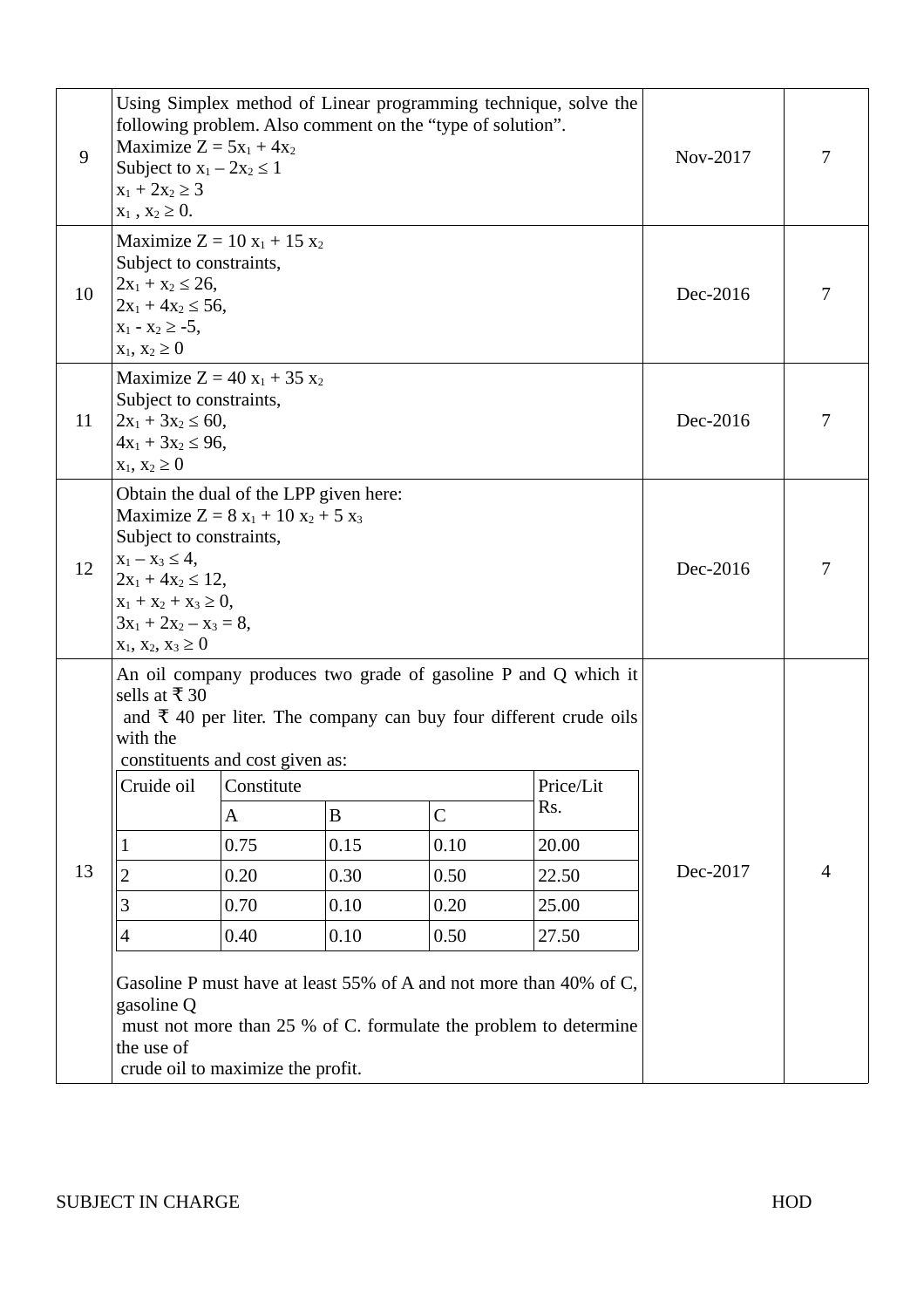# **ALPHA COLLEGE OF ENGG & TECH** ODD SEM 2018 **ASSIGNMENT 3** SUB : OPERATION RESEARCH (2171901) 7TH ME A,B *CH -3 Transportation Model*

| <b>NO</b>      |                                                                                                                                                                                                                                                                                                                                                                                                                                                                                                                                                                                                             |  | <b>YEAR</b>                                                     | <b>MARKS</b>                                                      |          |   |  |          |   |          |          |   |
|----------------|-------------------------------------------------------------------------------------------------------------------------------------------------------------------------------------------------------------------------------------------------------------------------------------------------------------------------------------------------------------------------------------------------------------------------------------------------------------------------------------------------------------------------------------------------------------------------------------------------------------|--|-----------------------------------------------------------------|-------------------------------------------------------------------|----------|---|--|----------|---|----------|----------|---|
| $\mathbf{1}$   | and solved as a transportation problem?.                                                                                                                                                                                                                                                                                                                                                                                                                                                                                                                                                                    |  | What is transshipment problem? Explain how it can be formulated | May-2018                                                          | 3        |   |  |          |   |          |          |   |
| $\overline{2}$ | problem?                                                                                                                                                                                                                                                                                                                                                                                                                                                                                                                                                                                                    |  |                                                                 | What is degeneracy in transportation problem? How to resolve such | Dec-2017 | 4 |  |          |   |          |          |   |
| 3              | Differentiate between Transportation and Transshipment problem.<br>How one can use the transportation method for solving the<br>transshipment problem?                                                                                                                                                                                                                                                                                                                                                                                                                                                      |  |                                                                 | May-2017                                                          | 7        |   |  |          |   |          |          |   |
| $\overline{4}$ | What is degeneracy? How does the problem of degeneracy arise in a<br>(a) transportation problem? How can we deal with this problem?                                                                                                                                                                                                                                                                                                                                                                                                                                                                         |  |                                                                 |                                                                   |          |   |  |          |   |          | Dec-2016 | 7 |
| 5              | A manufacturer wants to ship 22 loads of his product as shown below.<br>The matrix gives the kilometers from sources to destinations. What<br>shipping schedule should be used to minimize the total distance to be<br>travelled?<br><b>Destination</b><br>$D_1$<br>$\mathbf{D}_4$<br>$\mathbf{D}_2$<br>$\mathbf{D}_5$<br><b>Supply</b><br>$\mathbf{D}_3$<br>8<br>3<br>5<br>$S_1$<br>6<br>6<br>8<br><b>Source</b><br>5<br>$\overline{4}$<br>7<br>7<br>S <sub>2</sub><br>6<br>5<br>S <sub>3</sub><br>8<br>9<br>$\overline{4}$<br>4<br>6<br>6<br>5<br>8<br>4<br>$\overline{\mathbf{4}}$<br>4<br><b>Demand</b> |  |                                                                 |                                                                   |          |   |  |          |   | May-2018 | 7        |   |
| 6              | Find the optimum solution for the following transportation problem<br>Warehouses<br>Capacity<br>C<br>B<br>D<br>А<br>5<br>$\overline{2}$<br>$\overline{4}$<br>3<br>P<br>12<br>8<br>4<br>1<br>15<br>Factories<br>Q<br>6<br>7<br>5<br>R<br>4<br>6<br>18<br>7<br>17<br>9<br>Requirements<br>12                                                                                                                                                                                                                                                                                                                  |  |                                                                 |                                                                   |          |   |  | Dec-2017 | 7 |          |          |   |
| 7              | Company has factories A1, A2 & A3 which supply to warehouses at<br>W1, W2 & W3. Weekly factory capacities are 240, 200 & 130 units<br>respectively. Weekly warehouses requirements are 190, 150 & 110<br>units respectively. Unit transportation costs in Rs. is given in the<br>table. Find initial basic feasible solution using VAM method &<br>Optimum solution by MODI method.                                                                                                                                                                                                                         |  |                                                                 |                                                                   |          |   |  |          |   | Dec-2016 | 7        |   |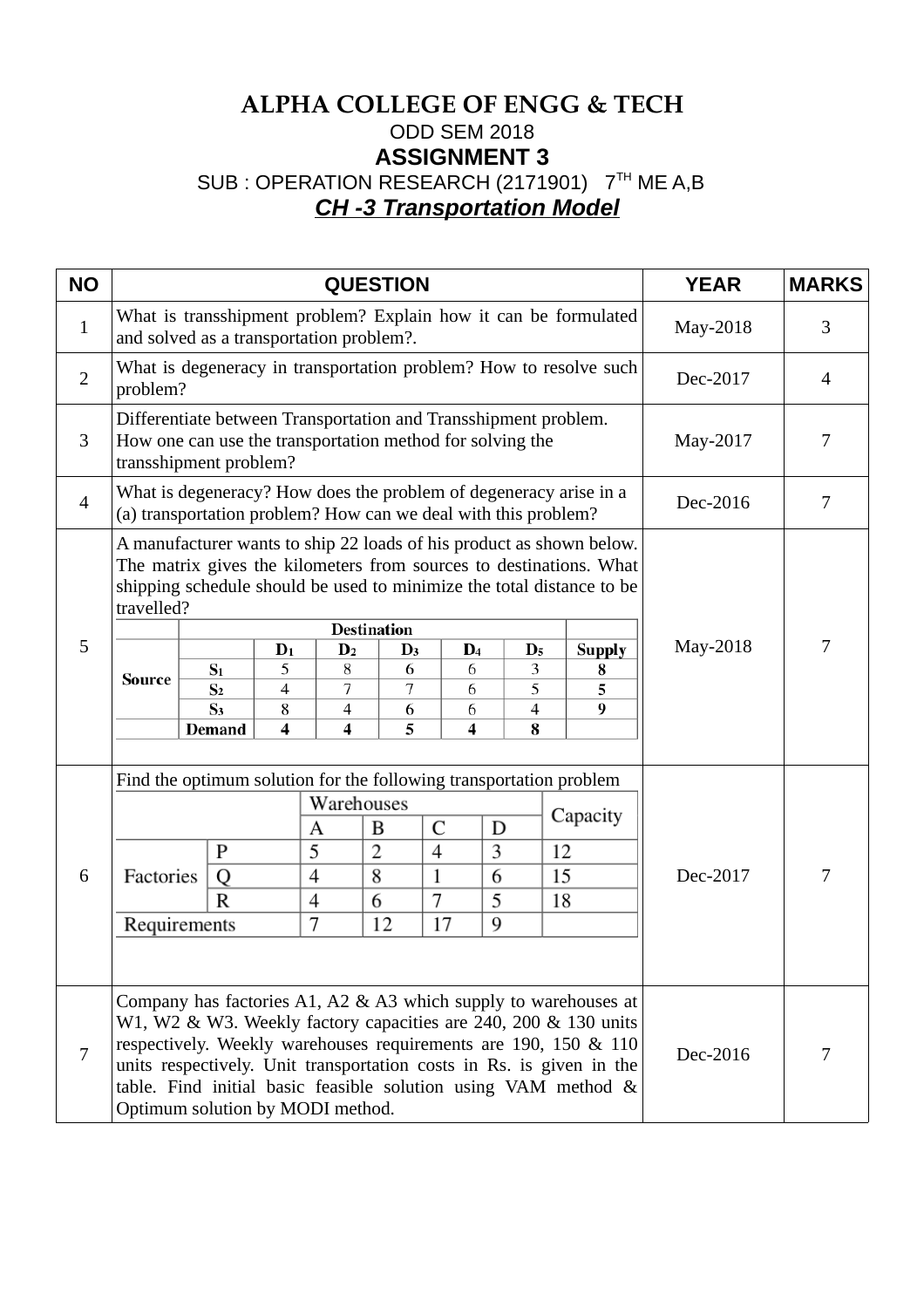|   | Company\Warehouse                                                        |              | W1  | W <sub>2</sub> | W3           | Supply |          |   |
|---|--------------------------------------------------------------------------|--------------|-----|----------------|--------------|--------|----------|---|
|   | A1                                                                       |              | 16  | 20             | 12           | 240    |          |   |
|   | A2                                                                       |              | 14  | 8              | 18           | 200    |          |   |
|   | A3                                                                       |              | 26  | 24             | 16           | 130    |          |   |
|   | Demand                                                                   |              | 450 |                |              |        |          |   |
|   |                                                                          |              |     |                |              |        |          |   |
|   | A company has 3 plants P, Q and R as well as 3 warehouses A, B and       |              |     |                |              |        |          |   |
|   | C. The supplies are transported from the plants to the warehouses        |              |     |                |              |        |          |   |
|   | which are located at varying distances from the plants. On account of    |              |     |                |              |        |          |   |
|   | these varying distances, the transportation costs (per unit) from plants |              |     |                |              |        |          |   |
|   | to warehouses as given below. Findout the minimum transportation         |              |     |                |              |        |          |   |
|   | costs.                                                                   |              |     |                |              |        |          |   |
| 8 |                                                                          |              |     | Warehouse      |              |        | May-2017 | 7 |
|   |                                                                          |              | A   | B              | $\mathsf{C}$ | Supply |          |   |
|   |                                                                          | $\mathbf{P}$ | 12  | 8              | 18           | 400    |          |   |
|   | Paints                                                                   | Q            | 20  | 10             | 16           | 350    |          |   |
|   |                                                                          | $\mathbf R$  | 24  | 14             | 12           | 150    |          |   |
|   | Demand                                                                   |              | 500 | 200            | 300          |        |          |   |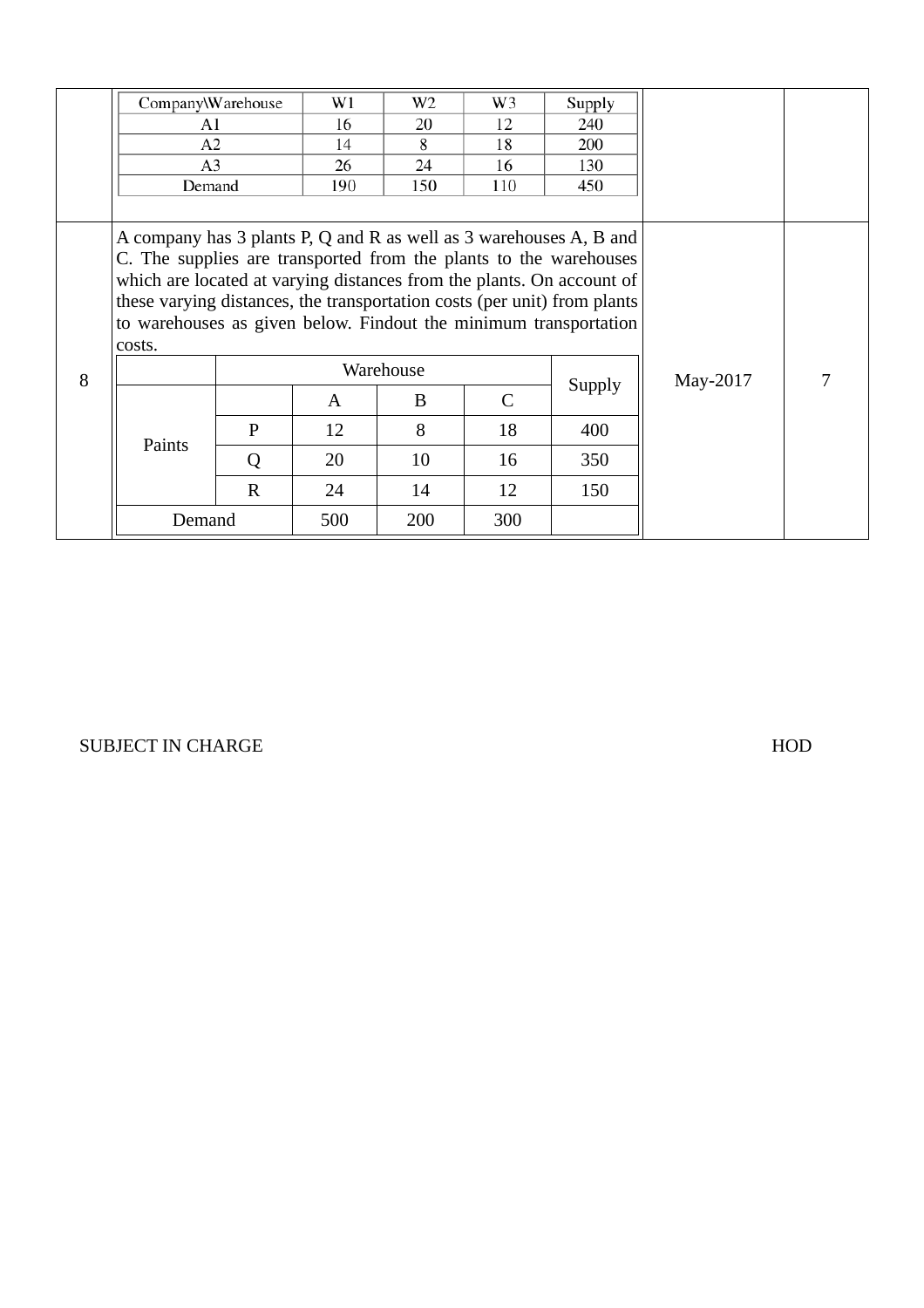# **ALPHA COLLEGE OF ENGG & TECH** ODD SEM 2018 **ASSIGNMENT 4** SUB : OPERATION RESEARCH (2171901) 7TH ME A,B *CH -4 Assignment Model*

| <b>NO</b>      |                                                                                                                                                                                                                                                                                        |                                                   | <b>YEAR</b>                                                                                                                   | <b>MARKS</b>                                                    |   |                                                                      |          |   |
|----------------|----------------------------------------------------------------------------------------------------------------------------------------------------------------------------------------------------------------------------------------------------------------------------------------|---------------------------------------------------|-------------------------------------------------------------------------------------------------------------------------------|-----------------------------------------------------------------|---|----------------------------------------------------------------------|----------|---|
| $\mathbf{1}$   | prohibited?                                                                                                                                                                                                                                                                            |                                                   | How would you deal with assignment problems, where (a) the<br>objective function is to be maximized? (b) some assignments are | May-2018                                                        | 4 |                                                                      |          |   |
| $\overline{2}$ | technique? Explain with reason.                                                                                                                                                                                                                                                        |                                                   |                                                                                                                               |                                                                 |   | Is it possible to solve assignment problem using transportation      | Dec-2017 | 4 |
| 3              | Explain with suitable example.                                                                                                                                                                                                                                                         |                                                   |                                                                                                                               | How to tackle the non-square matrix in the assignment problem?. |   |                                                                      | Dec-2017 | 3 |
| $\overline{4}$ | the transportation problem?                                                                                                                                                                                                                                                            |                                                   |                                                                                                                               |                                                                 |   | What is an assignment problem? Why it is called as a special case of | Dec-2017 | 7 |
| 5              | Five jobs are to be assigned to five machines with an objective to<br>minimize total man-hours. The time (in hours) that each man takes to<br>perform each job is given below. Find the optimum assignment.<br><b>Jobs</b>                                                             | A<br>$\bf{B}$<br>$\mathbf C$<br>$\mathbf{D}$<br>E | May-2018                                                                                                                      | 7                                                               |   |                                                                      |          |   |
| 6              | Ravi Shastri as a team coach has decided to allot five batting<br>positions to five batsmen using assignment technique. The average<br>runs scored by each batsman at these positions are as follows.<br>Rahne<br><b>KL Rahul</b><br>Kohli<br>Pujara<br>Dhavan<br>Ashwin               | I<br>40<br>42<br>50<br>58<br>45<br>12             | Dec-2017, Dec-<br>2016                                                                                                        | 7                                                               |   |                                                                      |          |   |
| $\overline{7}$ | A college department chairman has the problem of providing teachers<br>for all courses offered by his department at the highest possible level<br>of educational quality. He has got 3 professors and 1 teaching<br>assistant (TA). Four courses must be offered and after appropriate |                                                   | Dec-2017                                                                                                                      | 7                                                               |   |                                                                      |          |   |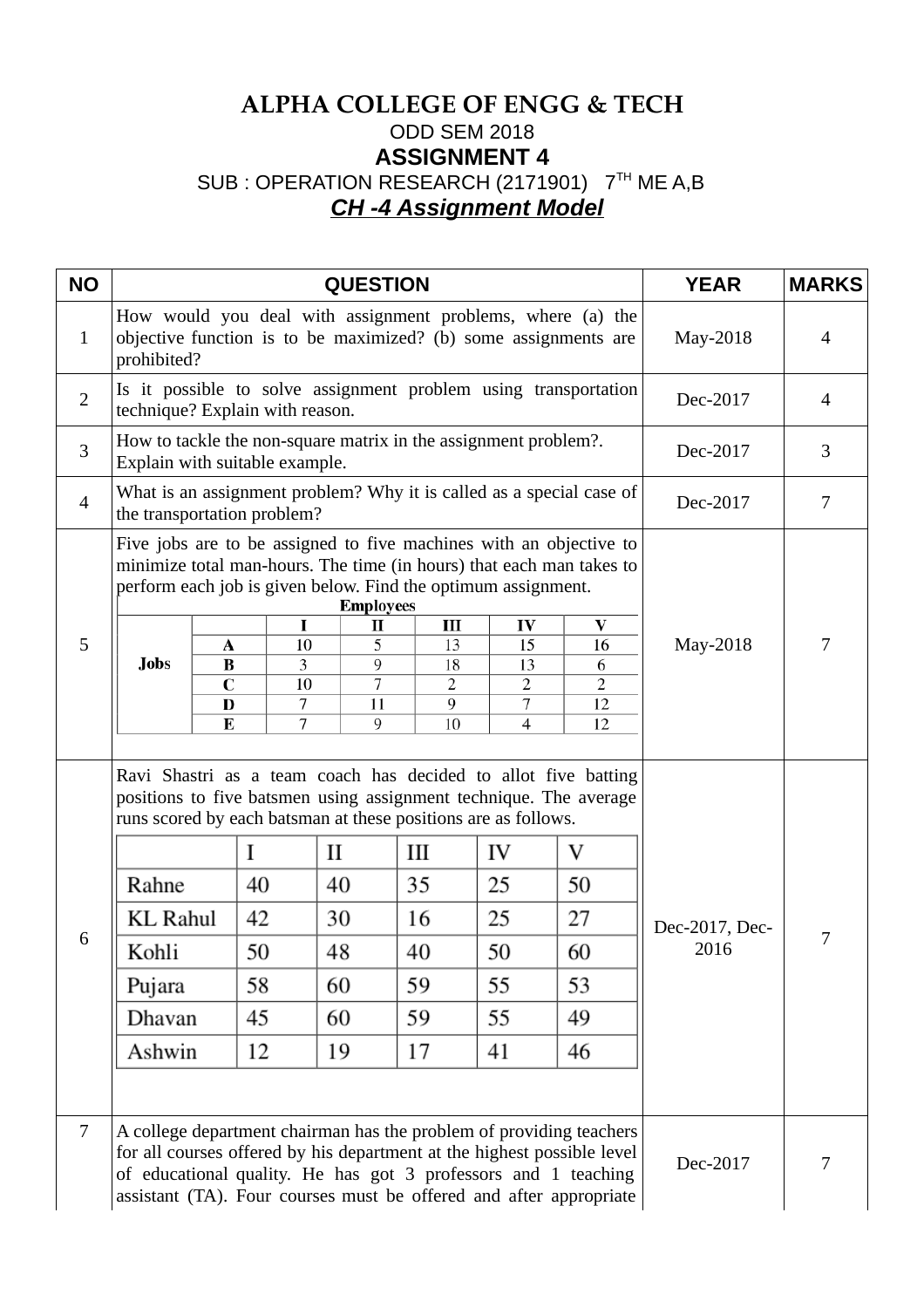| respectively.                          | investigation, he has arrived at the following relative regarding the<br>ability of each instructor to teach each of the four courses, |          |          |                                                           |  |
|----------------------------------------|----------------------------------------------------------------------------------------------------------------------------------------|----------|----------|-----------------------------------------------------------|--|
|                                        | Course-1                                                                                                                               | Course-2 | Course-3 | Course-4                                                  |  |
| Prof-1                                 | 70                                                                                                                                     | 50       | 70       | 80                                                        |  |
| Prof-2                                 | 30                                                                                                                                     | 70       | 60       | 80                                                        |  |
| Prof-3                                 | 30                                                                                                                                     | 40       | 50       | 70                                                        |  |
| TA                                     | 40                                                                                                                                     | 20       | 40       | 50                                                        |  |
| educational quality in his department? |                                                                                                                                        |          |          | How should he assign his staff to the courses to maximize |  |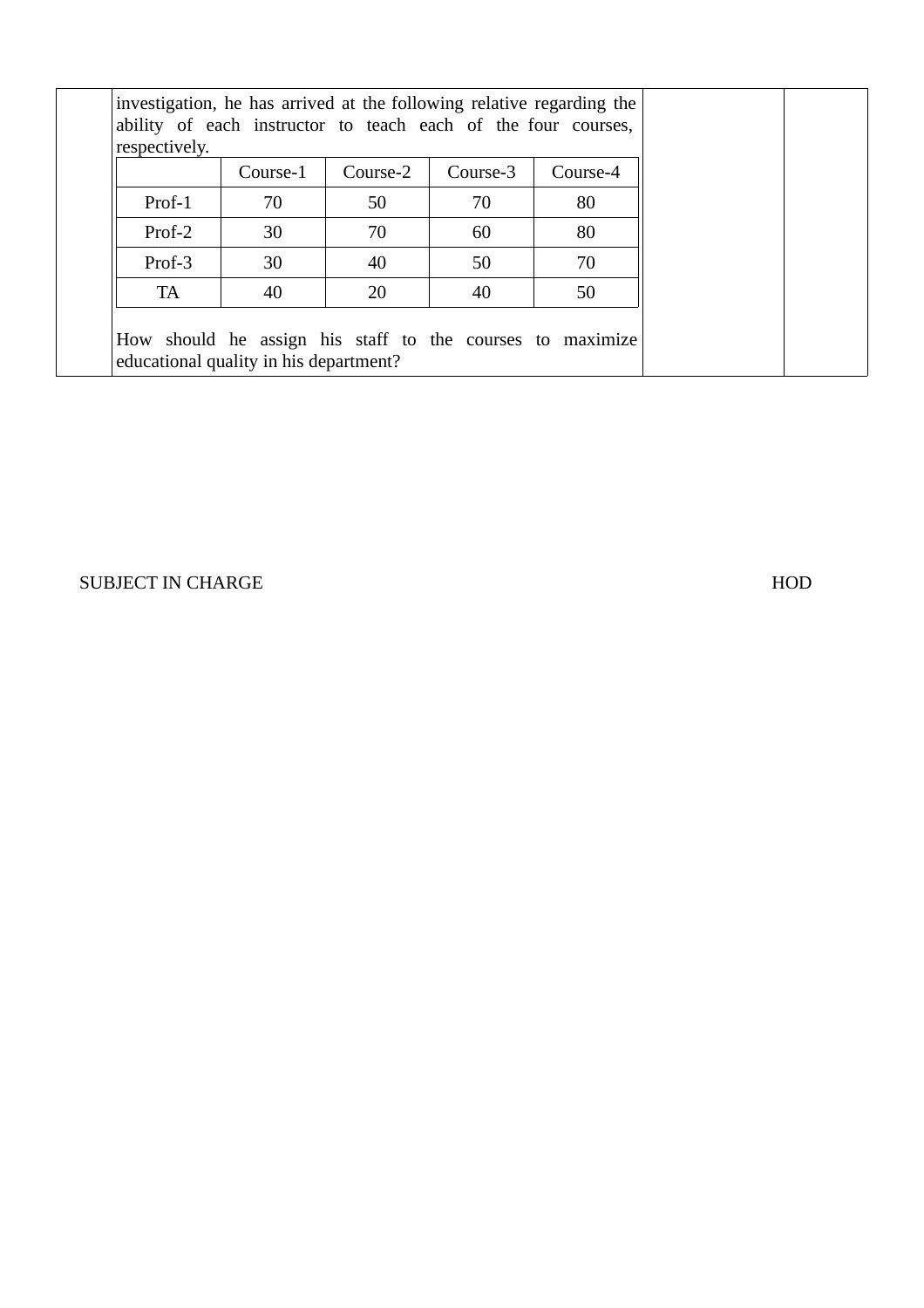# **ALPHA COLLEGE OF ENGG & TECH** ODD SEM 2018 **ASSIGNMENT 10** SUB : OPERATION RESEARCH (2171901) 7TH ME A,B *CH -10 Network Analysis*

| <b>NO</b>      |                                                                                                                                                                                                                                                                                                                                                                               |              |                | <b>YEAR</b>    | <b>MARKS</b>                      |                     |         |                          |             |                |  |          |                |
|----------------|-------------------------------------------------------------------------------------------------------------------------------------------------------------------------------------------------------------------------------------------------------------------------------------------------------------------------------------------------------------------------------|--------------|----------------|----------------|-----------------------------------|---------------------|---------|--------------------------|-------------|----------------|--|----------|----------------|
| $\mathbf{1}$   | With suitable example, explain various possible errors in the<br>construction of a network diagram.                                                                                                                                                                                                                                                                           |              |                |                |                                   |                     |         |                          |             |                |  | May-2018 | 3              |
| 2              | A small project involves 7 activities, and their time estimates are<br>listed in the following table.                                                                                                                                                                                                                                                                         |              |                |                |                                   |                     |         |                          |             |                |  |          |                |
|                |                                                                                                                                                                                                                                                                                                                                                                               |              |                |                | <b>Estimated Duration (weeks)</b> |                     |         |                          |             |                |  |          |                |
|                | <b>Activity</b>                                                                                                                                                                                                                                                                                                                                                               |              | Optimistic     |                |                                   | <b>Most likely</b>  |         |                          | Pessimistic |                |  |          |                |
|                | $1-2$                                                                                                                                                                                                                                                                                                                                                                         |              |                |                |                                   |                     |         |                          | 7           |                |  |          |                |
|                | $1-3$<br>$1-4$                                                                                                                                                                                                                                                                                                                                                                |              | $\overline{c}$ |                |                                   | 4<br>$\overline{c}$ |         |                          | 7<br>8      |                |  |          |                |
|                | $2 - 5$                                                                                                                                                                                                                                                                                                                                                                       |              | 1              |                |                                   | 1                   |         |                          | 1           |                |  |          |                |
|                | $3 - 5$                                                                                                                                                                                                                                                                                                                                                                       |              | $\overline{2}$ |                |                                   | 5                   |         |                          | 14          |                |  | May-2018 | 7              |
|                | $4 - 6$                                                                                                                                                                                                                                                                                                                                                                       |              | 2              |                |                                   | 5                   |         |                          | 8           |                |  |          |                |
|                | $5-6$                                                                                                                                                                                                                                                                                                                                                                         |              | 3              |                |                                   | 6                   |         |                          | 15          |                |  |          |                |
|                | (a) Draw the network diagram of the activities in the project.<br>(b) Find the expected duration and variance for each activity. What is<br>the expected project length?<br>(c) What is the probability that the project will be completed at least 4<br>weeks earlier than expected time?                                                                                    |              |                |                |                                   |                     |         |                          |             |                |  |          |                |
| 3              | Tasks A to I constitutes a project in which the precedence<br>relationships are<br>$A < D$ ; $A < E$ ; $B < F$ ; $D < F$ ; $C < G$ ; $C < H$ , $F < I$ ; $G < I$ .<br>Time in day for each task is as follows:<br>Task<br>$\boldsymbol{A}$<br>Time $ 8$<br>Draw the network to represent the project and find out total float of<br>each activity and identify critical path. | B<br>10      | C<br>8         | D<br>10        | E<br>16                           | F<br>17             | G<br>18 |                          | H<br>14     | $\bf{I}$<br>9  |  | Dec-2017 | 7              |
| $\overline{4}$ | Define event, activity, preceder activity, successor activity, dummy<br>activity with respect to CPM/PERT                                                                                                                                                                                                                                                                     |              |                |                |                                   |                     |         |                          |             |                |  | Dec-2017 | $\overline{4}$ |
| 5              | What are the 3 time estimates used with reference of PERT? How are<br>the expected duration of a project, and its standard deviation<br>calculated?                                                                                                                                                                                                                           |              |                |                |                                   |                     |         |                          |             |                |  | May-2017 | 7              |
| 6              | The details of activity and duration are shown below:                                                                                                                                                                                                                                                                                                                         |              |                |                |                                   |                     |         |                          |             |                |  |          |                |
|                | Activity                                                                                                                                                                                                                                                                                                                                                                      | $\mathbf{A}$ | $\bf{B}$       | $\mathsf C$    | D                                 | E                   |         | $\mathbf F$              |             | G              |  |          |                |
|                |                                                                                                                                                                                                                                                                                                                                                                               |              |                |                |                                   |                     |         |                          |             |                |  |          |                |
|                | Depends on                                                                                                                                                                                                                                                                                                                                                                    |              | $\mathbf{A}$   | A              | $\boldsymbol{A}$                  | B,C                 |         | C, D                     |             | E,F            |  |          |                |
|                | Time, days                                                                                                                                                                                                                                                                                                                                                                    | 10           | 5              | $\overline{4}$ | $\boldsymbol{7}$                  | 6                   |         | $\overline{\mathcal{A}}$ |             | $\overline{7}$ |  | Dec-2016 | 7              |
|                | Find:<br>Draw a network diagram<br>1.<br>2. Find the critical path<br>3. Project duration                                                                                                                                                                                                                                                                                     |              |                |                |                                   |                     |         |                          |             |                |  |          |                |